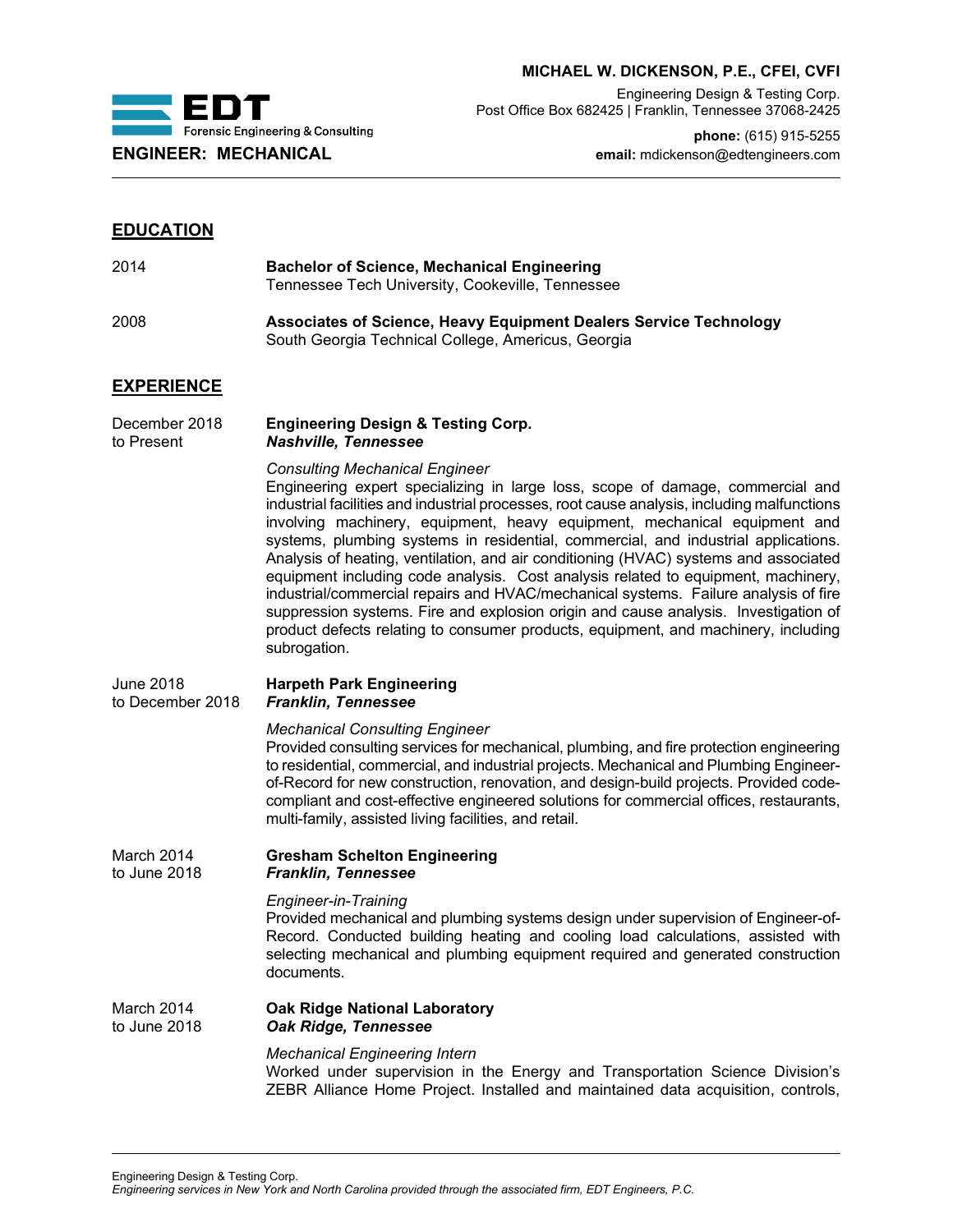and occupancy simulation for residential research projects. Generate sample reports from collected data.

### June 2006 **Thompson Machinery Caterpillar** to August 2007 *LaVergne, Tennessee*

*Student in ThinkBig Program* Performed heavy equipment repairs under supervision. Manufacturer-directed program. Conducted field repairs, rebuilt engines, hydraulics, machine shop exposure including welding.

# **EXPERIENCE**

## *Forensic Engineering Investigations (partial list)*

#### **Industrial Printing Press –** *Nicholasville, Kentucky*

Investigation involving industrial printing press fire event. Evaluate scope of damage/value of loss to press equipment and electrical distribution equipment

### **Industrial Dust Collector/Baghouse Fire/Explosion –** *Troy, Michigan*

Determine origin and cause of fire/explosion involving dust collector; evaluate scope of damage/repairs to dust collector and various equipment

#### **Dump Truck Evaluation –** *Nashville, Tennessee*

Evaluate and perform operational testing involving dump truck which was involved in multiple injuries

### **Zinc Oxide Facility –** *Dickson, Tennessee*

Evaluate scope of damage and repairs as a result of improper product flow/fire with zinc oxide manufacturing process

### **Fire in on-highway Tractor/Trailer –** *Charleston, Tennessee*

Determine origin and cause of fire involving a tractor/trailer. Cause of fire determined to be frictional heating resulting from a bearing malfunction within the driver steer wheel hub.

## **Tornado Damage to 3-Story Conveyor System –** *Nashville, Tennessee*

Determine scope of damage to conveyor equipment damaged resulting from severe tornado damage to the facility that housed the equipment. Oversight of construction of temporary structure installed to protect equipment from further damage during building demolition and re-construction. Evaluation of repairs required to restore damage conveyor equipment to minimize business interruption.

### **Tornado Damage to 36 Powered Industrial Trucks (Forklifts) –** *Nashville, Tennessee*

Determine scope of damage to forklifts damaged from exposure resulting from a tornado. Evaluate and conduct operational testing on each forklift. Provided cost analysis of repair/replacement for each forklift.

### **Aluminum Extrusion Press –** *Roscoe, Illinois*

Evaluate main cylinder barrel fractures and scope of repairs with 4,000-ton extrusion press

#### **Plastics Injection Molding Press –** *Parkman, Ohio*

Determine cause of malfunction and evaluate scope of repairs/replacement with 750-ton injection molding press; malfunction resulted in damage to equipment.

### **Tractor Rollover** *— Cookeville, Tennessee*

Mechanical evaluation of tractor after rollover event which resulted in fatality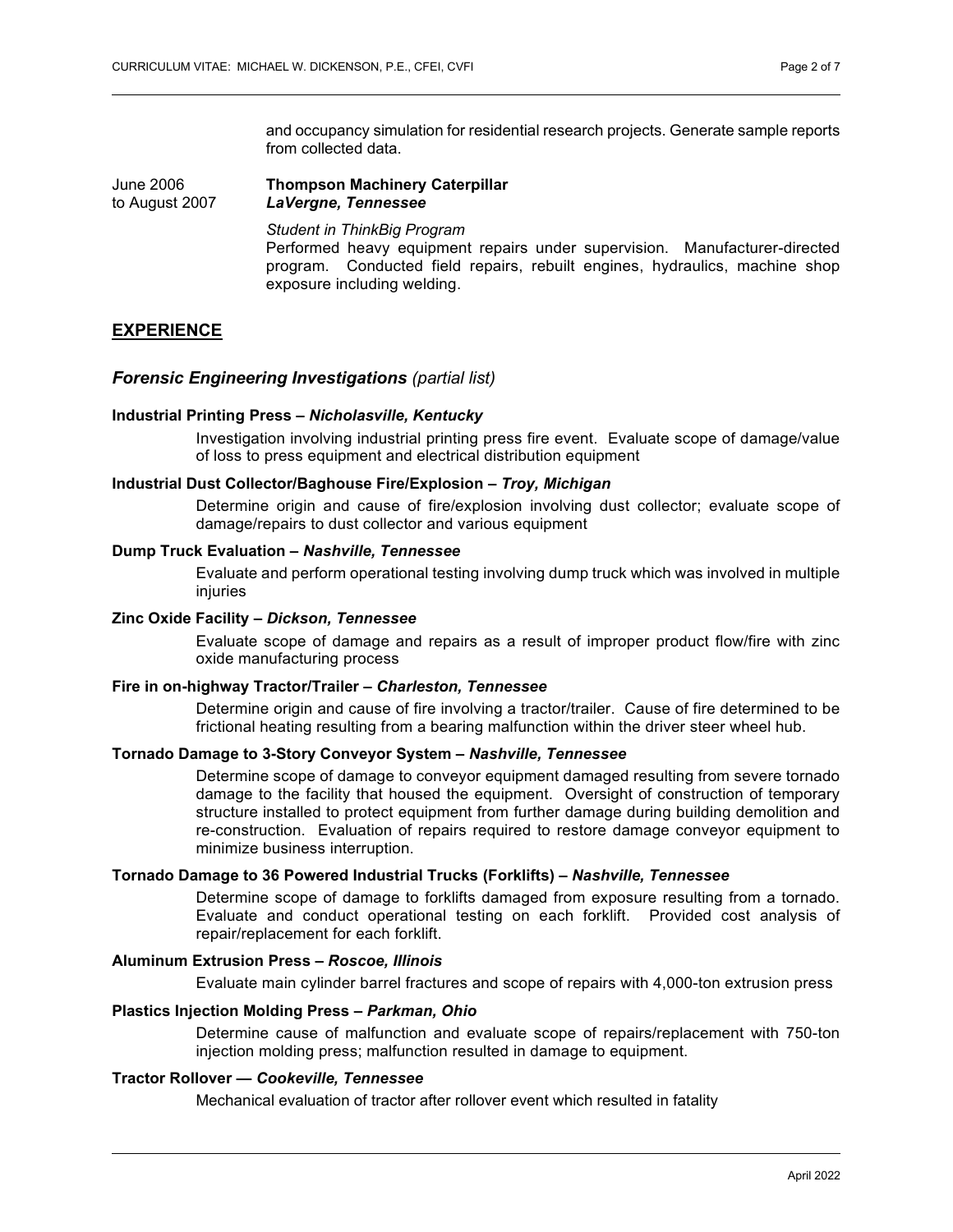#### **Plastics Extrusion Machine –** *Annandale, Minnesota*

Determine cause of malfunction and evaluate scope of repairs/replacement with single-screw extruder; malfunction resulted in damage to equipment.

#### **Commercial Pollution Control Unit –** *Nashville, Tennessee*

Determine origin and cause of fire involving pollution control unit installed in a restaurant located in a high-rise structure. Cause of fire from improper maintenance checks resulting in electrical fault.

### **Industrial Conveyor Sander –** *Southfield, Michigan*

Determine origin and cause of fire event involving industrial conveyor sander explosion/fire which resulted in injured personnel. Evaluate scope of damage/value of loss with equipment

#### **Auto Industry Float Glass System –** *Nashville, Tennessee*

Determine cause of damage to mechanical equipment associated with float glass system. Float glass furnace components damaged from loss of cooling water; loss of cooling water the result of power interruption to the facility. Determine scope of damage to the furnace equipment.

#### **Commercial Conveyor Oven –** *Cookeville, Tennessee*

Determine cause of explosion that took place within conveyor oven. Cause of explosion from improper diagnostic and safety procedures on the part of repair contractor.

### **Case Tractor –** *Paragould, Arkansas*

Determine origin and cause of fire event involving large Case farm tractor.

#### **Flour Storage/Handling Silo System** *— Lebanon, Tennessee*

Determine origin and cause of fire involving dehumidifier. Cause of fire from improper installation/design with fluidizing process.

## **Mechanical Ventilation Unit Fire** *— Spring Hill, Tennessee*

Determine root cause of fire in HVAC unit. Cause of fire from high resistance connection with heater controls.

#### **Soot Damage/Propane Sampling** *— Gainesboro, Tennessee*

Determine cause of soot damage and retrieve LP Propane sample for testing from two residences.

#### **Water Damage to Residence** *— Charlotte, North Carolina*

Determine cause of damage to flooring in residential application. Cause of damage from improper plumbing installation to refrigerator.

#### **CNC Plasma Table Explosion — Memphis, Tennessee**

Determine cause of explosion with industrial CNC plasma cutting system.

## **HVAC Condensate Drainage Evaluation** *— Charlotte, North Carolina*

Evaluate HVAC system, determine failure points of installation. Improper drainage p-trap had been installed resulting in moisture buildup.

## **Fire Department Breathing Air Tank Filling System** *— Livingston, Tennessee*

Determine cause of malfunction in air compressor used to fill breathing air tanks for fire department.

## **Multiple Roof-Mounted HVAC Units** *— Clarksville, Indiana*

Determine scope of damage to multiple roof-mounted HVAC units from hail. Obtained and reviewed repair estimates.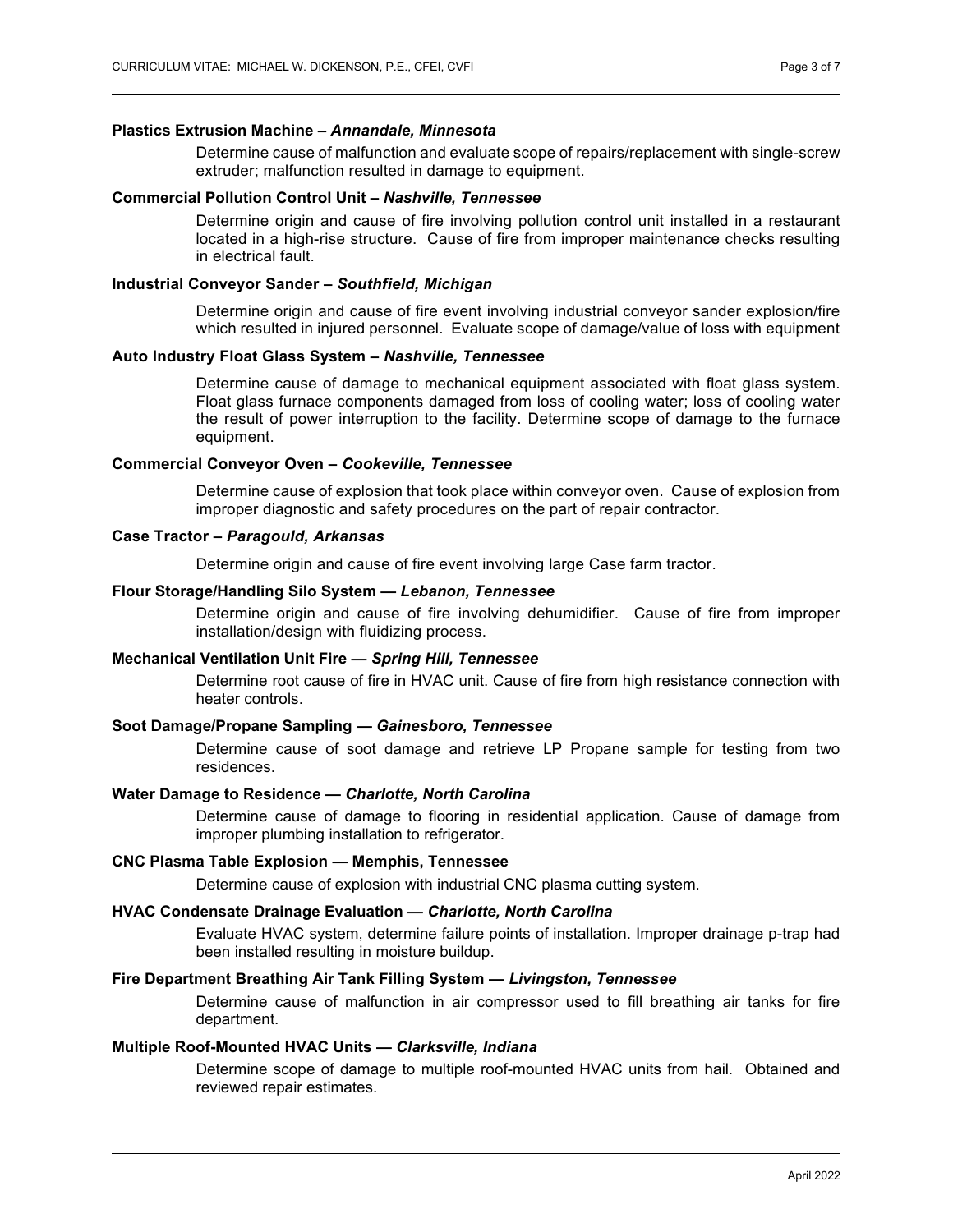## *Design and Construction (partial list)*

#### **Illume Townhomes —** *Nashville, Tennessee*

Designed mechanical and plumbing systems for a new, 5-story multi-family housing facility.

#### **Little Rey Restaurant** *— Atlanta, Georgia*

Designed mechanical and plumbing systems for restaurant including kitchen hood and grease removal systems.

## **East Park Office Building** *— Brentwood, Tennessee*

Designed Mechanical Engineer-In-Charge. providing assistance and documentation for 225 ton chilled water retrofit.

## **608 Main/Austin Peay Dormitory** *— Clarksville, Tennessee*

Mechanical and Plumbing Engineer In Charge for a new 5-story dorm facility on Austin Peay University campus.

### **Deer Run Camps & Retreats Auditorium** *— Thompson Station, Tennessee*

Provided mechanical and plumbing systems design and documents for a new auditorium facility (occupancy to be approx. 500); challenging aspects of design included commercial kitchen, 1-phase power, heat pump/electric heat only.

## **DuraAuto Aluminum Anodizing Plant Addition** *— Lawrenceburg, Tennessee*

Provided mechanical and plumbing systems design for a new anodizing facility addition to an existing industrial complex.

#### *Mechanical Experience with Heavy Machinery (partial list)*

#### **Waste Management D8 Dozers** *— Nashville, Tennessee*

Field repair and replacement of tracks and track shoes on D8 dozer operating in landfill. Additional dozer work included troubleshooting dozer failures after dozer was driven through large quantities of raw fiberglass.

## **Crawler Loader Engine Removal** *— Nashville, Tennessee*

Removal of diesel engine in CAT 963 crawler loader in the field.

#### **CAT 826 Landfill Compactor** *— Nashville, Tennessee*

Field removal of cab on landfill compactor to diagnose electrical problems.

## **"Spec-Shop" Repairs** *— LaVergne, Tennessee*

Complete disassembly/reassembly of individual heavy equipment components including CAT 3406 diesel engine, large wheel loader hydraulic cylinders, hydraulic hammers, large wheel/tire assemblies. Assisted with engine dyno testing after rebuilds.

### **Machine Shop Exposure** *— Americus, Georgia*

Proper instruction on basic machine shop equipment including welding course, instruction on cutting equipment, brazing, and soldering.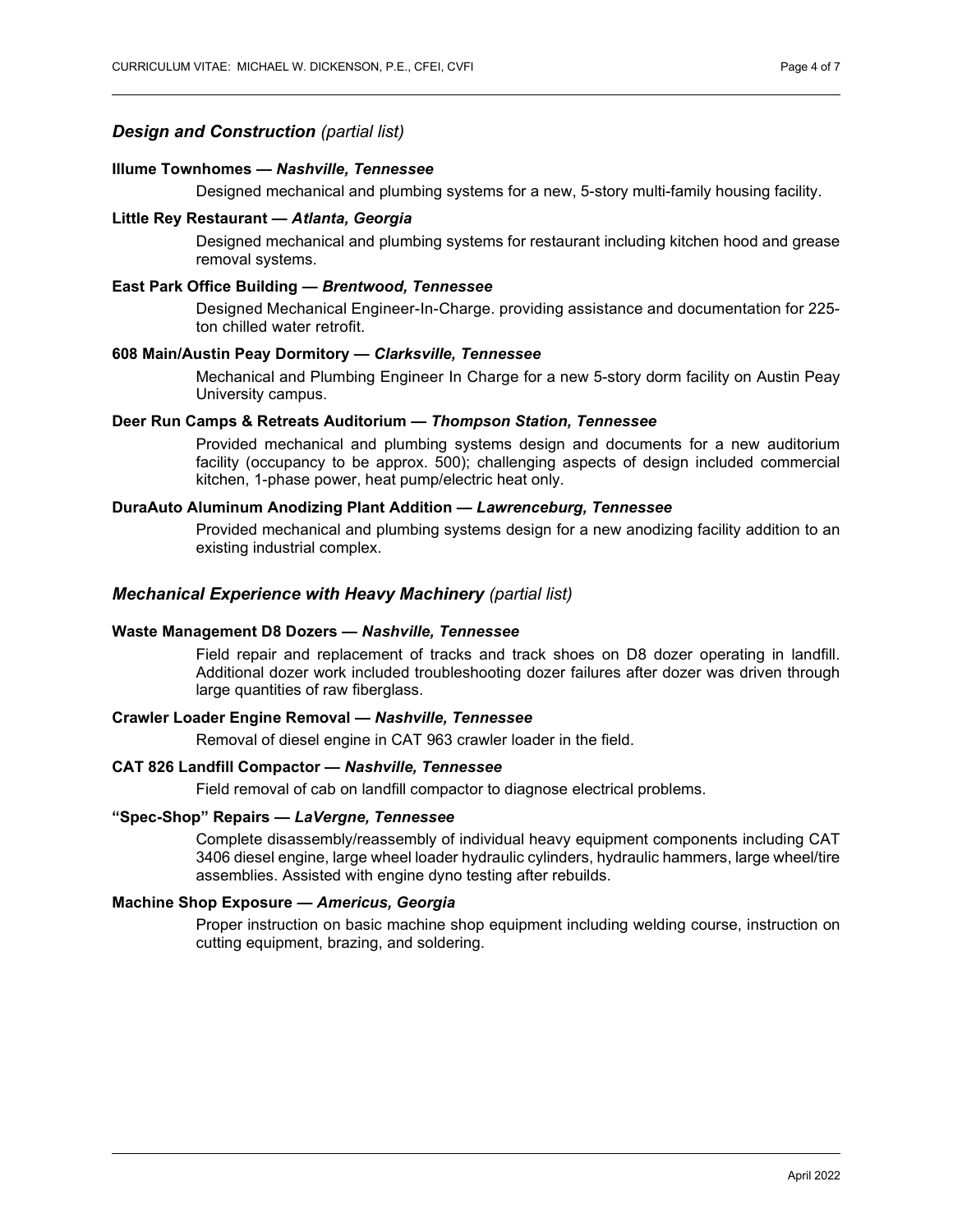## **REGISTRATIONS and CERTIFICATIONS**

Registered Professional Engineer in Alabama (#50428) Registered Professional Engineer in Arkansas (#18706) Registered Professional Engineer in Florida (#88267) Registered Professional Engineer in Georgia (#PE045538) Registered Professional Engineer in Illinois (#062.071087) Registered Professional Engineer in Indiana (#PE11900037) Registered Professional Engineer in Kentucky (#34357) Registered Professional Engineer in Louisiana (#45001) Registered Professional Engineer in Massachusetts (#56451) Registered Professional Engineer in Michigan (#6201309019) Registered Professional Engineer in Minnesota (#59867) Registered Professional Engineer in Mississippi (#29734) Registered Professional Engineer in Missouri (#2019002241) Registered Professional Engineer in New Jersey (#24GE05691800) Registered Professional Engineer in North Carolina (#049088) Registered Professional Engineer in Ohio (#86459) Registered Professional Engineer in Tennessee (#121010) Registered Professional Engineer in Texas (#144341) NAFI Certified Fire and Explosions Investigator (#23887-13744) NAFI Certified Vehicle Fire Investigator (#23887-13744v) National Council of Examiners for Engineering and Surveying NCEES Record (#1518397) OSHA Permit-Required Confined Space Entry (#112296) FAA Part 107 Remote Pilot License Commercial Drone Operation (#4414014)

# **PROFESSIONAL ORGANIZATIONS**

American Society of Heating, Refrigerating, and Air-Conditioning Engineers (ASHRAE) American Society of Mechanical Engineers (ASME) Materials Engineering Institute, ASM International National Association of Fire Investigators (NAFI) National Fire Protection Association (NFPA) International Code Council (ICC)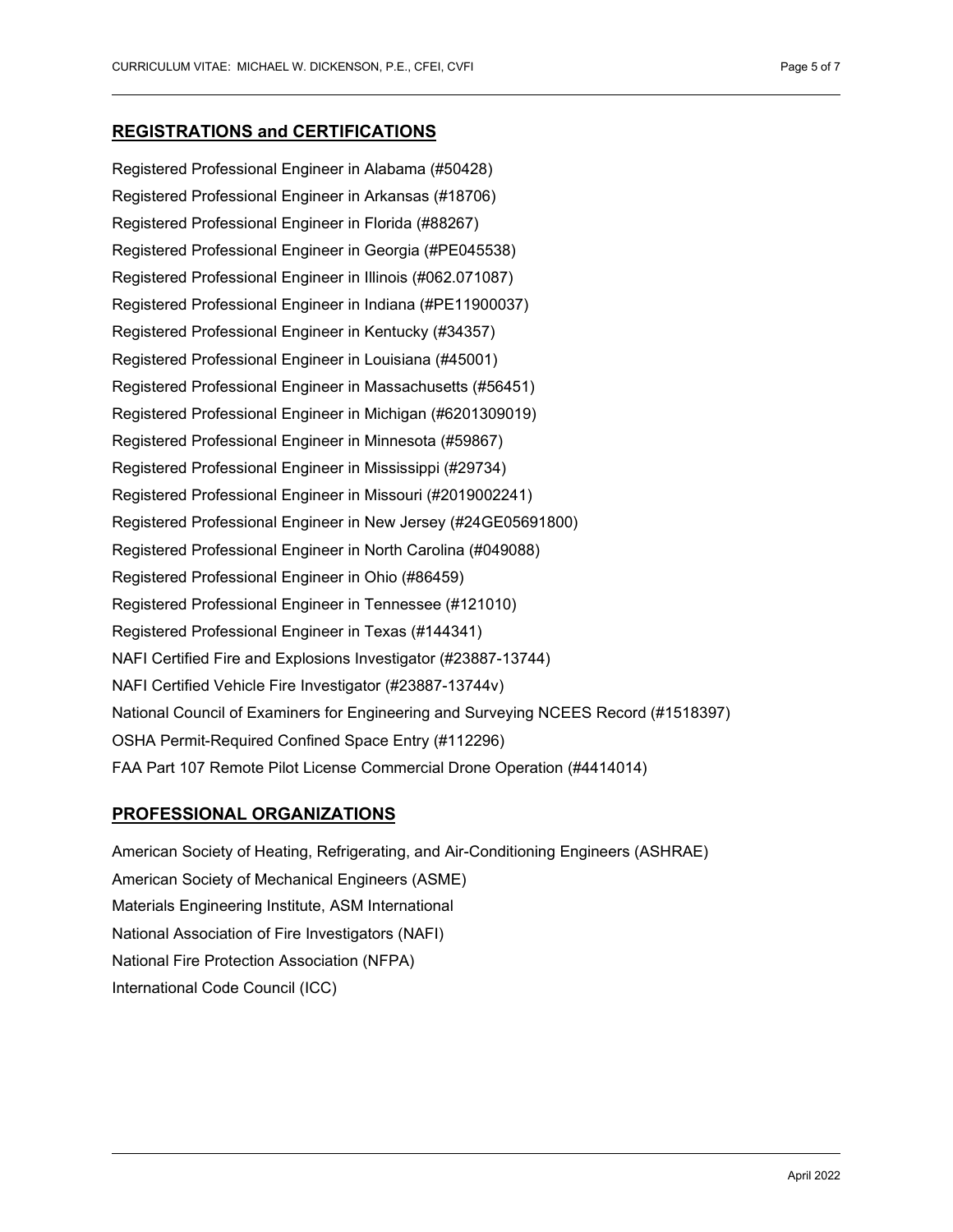# **PUBLICATIONS**

- *Condensate Drainage*, [EDT Blog Post,](https://www.edtengineers.com/blog-post/condensate-drainage) (A publication of EDT Engineering Design & Testing Corp.), March 21, 2019
- *How to Extend the Life of Your HVAC Equipment – This Summer and Beyond (Part 1)*, [EDT Blog Post,](https://www.edtengineers.com/blog-post/how-extend-life-your-hvac-equipment-summer-and-beyond-part-1)  (A publication of EDT Engineering Design & Testing Corp.), June 6, 2019
- *How to Extend the Life of Your HVAC Equipment – This Summer and Beyond (Part 2)*, [EDT Blog Post,](https://www.edtengineers.com/blog-post/how-extend-life-your-hvac-equipment-summer-and-beyond-part-2)  (A publication of EDT Engineering Design & Testing Corp.), June 12, 2019
- *How to Extend the Life of Your HVAC Equipment – This Summer and Beyond (Part 3)*, [EDT Blog Post,](https://www.edtengineers.com/blog-post/how-extend-life-your-hvac-equipment-summer-and-beyond-part-3)  (A publication of EDT Engineering Design & Testing Corp.), June 20, 2019
- *Air Infiltration & Leakage (Part 1)*, [EDT Blog Post,](https://www.edtengineers.com/blog-post/air-infiltration-leakage-part-1) (A publication of EDT Engineering Design & Testing Corp.), September 19, 2019
- *Air Infiltration & Leakage (Part 2)*, [EDT Blog Post,](https://www.edtengineers.com/blog-post/air-infiltration-leakage-part-2) (A publication of EDT Engineering Design & Testing Corp.), September 26, 2019
- *Plasma Cutting Machine Explosion,* [EDT Blog Post,](https://www.edtengineers.com/blog-post/plasma-cutting-machine-explosion) (A publication of EDT Engineering Design & Testing Corp.), May 13, 2020

## **PRESENTATIONS**

*"Water Heating: Thermal Expansion to Explosion"*, EDT Engineering Design & Testing Corp., March 2019

*"Hydraulic Systems and Components - Overview"*, EDT Engineering Design & Testing Corp., February 2022

# **CONTINUING EDUCATION**

| 2022 | "Underground Cable Design Considerations and Failure Analysis", EDT                                                                   |
|------|---------------------------------------------------------------------------------------------------------------------------------------|
|      | "Circuit Breakers – Different Breaker Types and Maintenance Requirements for Reliability", EDT                                        |
|      | "Technical Issues Regarding Premise Liability", EDT                                                                                   |
|      | "Hydraulic Systems and Components - Overview", EDT                                                                                    |
|      | "Rotating Equipment Failure Modes", EDT                                                                                               |
|      | "Investigating Internal Combustion Engine Failures", EDT                                                                              |
|      | "Ethics I for Professional Engineers", Ryan K. Malone                                                                                 |
|      | "Sexual Harassment Prevention Training", Raymond Bosek                                                                                |
| 2021 | "Fire Investigations & NFPA 921: An Education for Engineers", EDT                                                                     |
|      | "Damage Assessments in Telecommunications Networks", EDT                                                                              |
|      | "Part 1 'Power Factor and Power Factor Correction Considerations from a Utility and User<br>Perspective - A Utility Perspective", EDT |
|      | "Part 2 'Power Factor and Power Factor Correction Considerations from a Utility and User<br>Perspective - A Utility Perspective", EDT |
|      | "Florida Laws and Rules for Professional Engineers", Ez-PDH                                                                           |
|      | "Fire Alarm Systems", EDT                                                                                                             |
|      | "Failure Analysis of Threaded Fasteners", EDT                                                                                         |
|      | "Missouri Spring/Summer 2021 Newsletter", Missouri APEPLSPLA                                                                          |
|      | "Grounding and Bonding of Electrical Systems", PDHNow                                                                                 |
| 2020 | "Analysis of Cross-Linked Polyethylene", EDT                                                                                          |